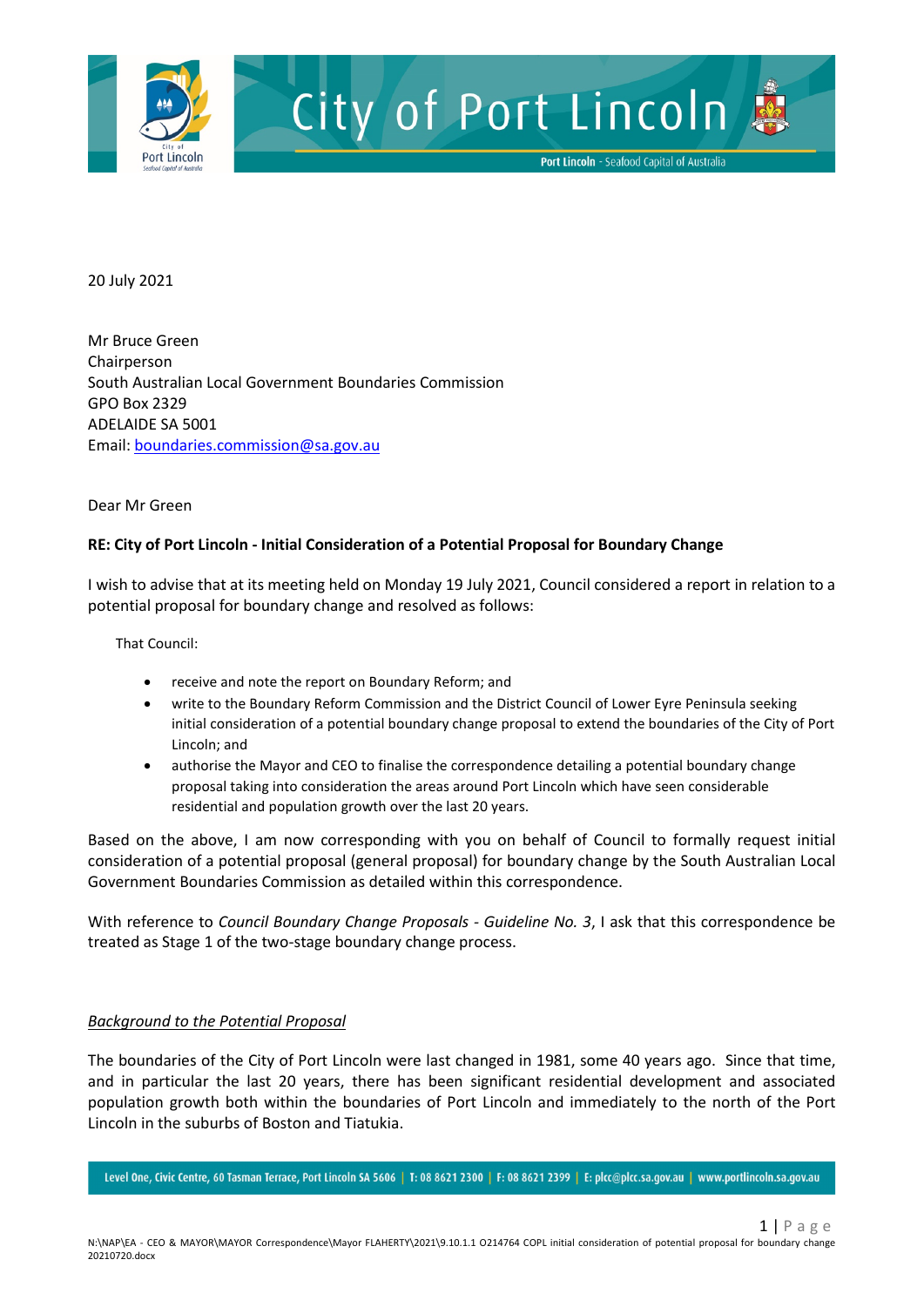As you would be aware, the City of Port Lincoln is bounded on all sides by the District Council of Lower Eyre Peninsula. This is an uncommon situation, with the only other similar example in South Australia being that of the City of Mount Gambier and the District Council of Grant. However, a major difference between these two examples is that arguably all of the residential growth and development of the City of Mount Gambier is contained within its boundaries, whereas the growth of Port Lincoln has crossed boundaries into the District Council of Lower Eyre Peninsula.

Our Council believes that it is once again time to review the boundary shared between the two councils with a view to ensure that the principles of Section 26 of the Local Government Act 1999 are being fulfilled.

# *Details of the Potential Proposal*

Although we are open to discussion with the Boundaries Commission and the District Council of Lower Eyre Peninsula about alternatives or different boundary change configurations, initially we feel that the following changes (as shown on the attached map) are the most logical and simple changes to initiate discussions for the purposes of a Stage 1 consideration by the Commission.

In summary, the proposed changes are to realign the City of Port Lincoln (COPL) / District Council of Lower Eyre (DCLEP) boundary as follows:

- include full suburb of Port Lincoln in COPL
- include suburb Boston in COPL
- include suburb Tiatukia in COPL

These changes are illustrated on the map attached to this correspondence titled 'Stage 1 Boundary Change Proposal'.

# *Additional Suburbs that could be included in a Stage 2 Proposal*

If the Commission sees merit in the potential proposal (Stage 1) and it proceeds to the point where Council commences preparing a Stage 2 proposal, pending feedback from both the Commission and DCLEP, consideration could also be made for the inclusion of further suburbs within the COPL boundary including North Shields, Point Boston, Duck Ponds and Sleaford.

### *How the Potential Proposal aligns with the Principles of Section 26*

In accordance with the guidelines, the Commission requests any potential proposal to include a brief outline of how the proposal addresses the section 26 principles, particularly in regard to the identified community of interest, social fabric and common interests of the area and how service provision would be improved as a result of the proposal.

On this basis, I provide the following brief detail, noting that more comprehensive studies and analysis will follow if the proposal progresses to Stage 2.

• *Census Data and Population Growth*

*It is evident from Census data, that while the DCLEP has experienced population growth in the range of 35% between 2001 and 2016, it is also evident that this growth has been largely within a 6km radius of Port Lincoln, namely Boston and Tiatukia.*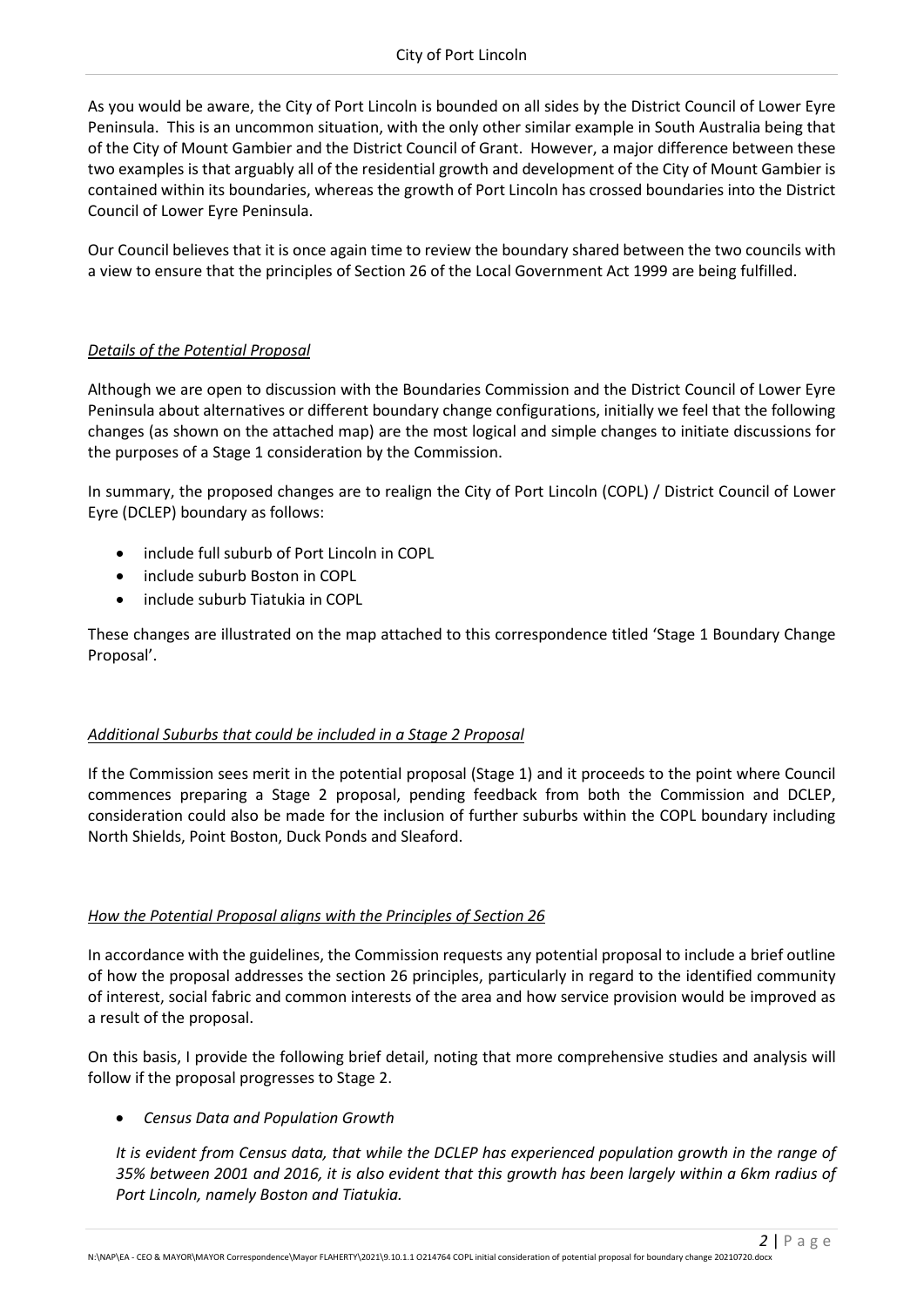*If we look at the breakdown of population growth figures for key suburbs within DCLEP, data from 2006 to 2016 shows a population increase in Cummins (UCL) of 3%, a population increase at Coffin Bay (UCL) of 4% and significant population increase in Boston (SSC) of 79%.*

*Boston is 38kms from Coffin Bay, 58kms from Cummins yet only 7kms from Port Lincoln.*

*Port Lincoln itself has experienced population growth of 7% from 2001 to 2016, however as an extended community, it is arguable that Port Lincoln's growth figures should include Boston and Tiatukia.*

• *Community of interest / social fabric and common interests*

Aside from anecdotal evidence (which could be verified through further research and analysis) which would show that a clear majority of the working population from Boston and Tiatukia work in Port Lincoln, that residents shop in Port Lincoln, that sports people play sports in Port Lincoln and that children go to school in Port Lincoln, there is tangible data that demonstrates that some residents with the DCLEP are strongly connected to Port Lincoln and the activities of Council and community. The following are two such examples.

*Engagement in Council's community consultation processes - The City of Port Lincoln recently launched the YourSay platform that enables members of the community to register and keep up to date with any proposals that Council is seeking input from the community on. Council currently has 196 people registered on the platform with 26 (13%) identifying as being residents of the DCLEP.*

*Response to Council's public relations campaigns - This City of Port Lincoln also launched the MyLocal App in March 2021, and statistics on the number of downloads for the app are provided by the LGA. As a result of the campaign to promote the usage of the app to local residents, the statistics for March to April 2021 showed 196 (111% increase) residents of the City of Port Lincoln downloaded the app, while 24 (85% increase) residents of the DCLEP also downloaded the app. Average increases across the state were between 1% and 3% for the same period.*

• *Service Provision Improvements*

*The City of Port Lincoln currently provides a range of services and infrastructure to the community, and the expansion of these services to Boston and Tiatukia, we believe, would be welcomed by the community. Aside from the discussions around the provision of shared infrastructure within the city itself, services and facilities such as the library, Leisure Centre and Nautilus Arts Centre, there are some very practical examples of where services provided by the City of Port Lincoln would benefit the residents of Boston and Tiatukia.*

*The DCLEP for example is introducing for the first time, a kerbside recycling collection service to these suburbs in the 21/22 Annual Business Plan and Budget at an estimated cost of \$150 - \$180 per property - this will be applied to property rates as a service charge.* 

*The City of Port Lincoln provides this service to properties within the council area at a cost of \$53.80 per property.*